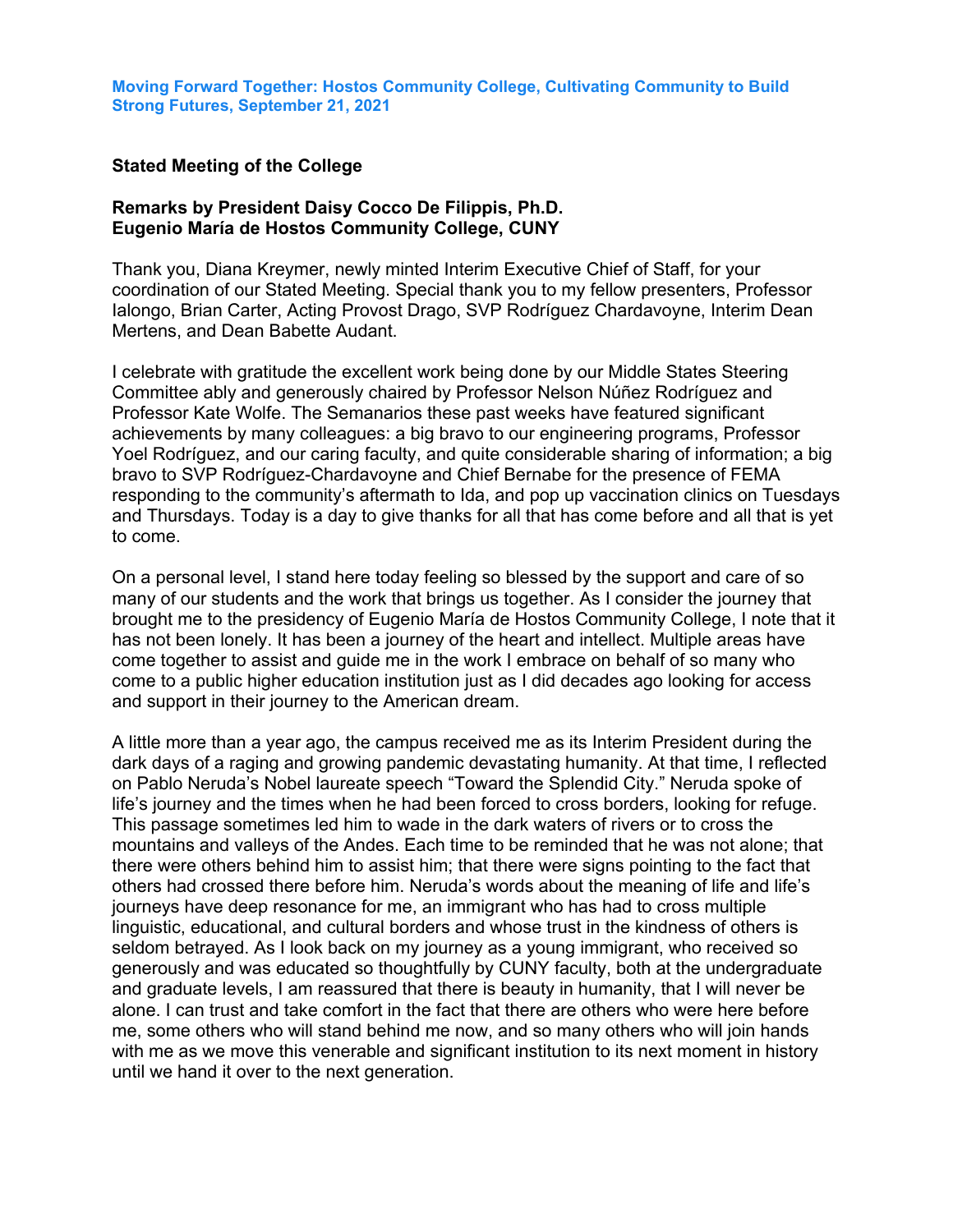Since I arrived, I have shared my life-long vision of what a community college should be a place where the word community is central; a place where students are considered our most sacred trust and our finest asset; and where collaboration within and outside the confines of our immediate surroundings defines our actions. Community college students provide us with an opportunity to contribute to the betterment of our society and to feel that we will share in a future which will not be ours and where we may not go, but whose rich harvest will have been ensured by the seeds that we plant today. Eugenio María de Hostos Community College is our very own academic community of purpose, an institution where we can place our highest aspirations and a place where we cultivate lives for a better tomorrow.

As we look to our work together in years to come, I know that we will strive to create an environment rich with intellectual, educational, cultural, and civic-minded experiences. In this regard, we will be forever indebted to the generosity of MacKenzie Scott's gift of \$15 million to the College, an anchor, and enrichment of opportunities we offer our students. As diligent members of the Hostos family, our cultivation begins with engaging in careful curricular planning and reviewing to ensure that we are abreast of changing workforce trends and needs, and can be nimble enough to adjust and change in support of a stronger economy and a greener planet. We are also looking to create additional opportunities on campus for intellectual, social, and cultural development outside of what has been traditionally called "the classroom." It affirms the College's commitment to blending rigorous academic study with hands-on service learning.

To that end, we will come together to work with constituent groups this academic year and in the coming years to firm up a number of strategies, including but not limited to the following:

- 1. Putting intentionality at the forefront when it comes to students' onboarding, evaluation of prior learning for credit, and continued programming-from orientation to advisement.
- 2. Growing stackable workforce non-credit and credit certificates.
- 3. Establishing or strengthening community advisory boards that link programs to jobs, and increase career educational opportunities tied to employment.
- 4. Partnering with the Hostos Community Advisory Council (CAC) to build the academic year 2020-2021 five roundtables to create opportunities to benefit students, beginning implementation this Fall 2021 semester.
- 5. Creating support to encourage faculty and staff research and foster and increase a culture of grant writing at the College by means of the engagement of the Committee on Sponsored Programs and Grants (established March 2021).
- 6. Regularizing assessment, particularly academic program reviews and other means of assessing how effectively our degree programs and support services help students learn and achieve career and transfer success.
- 7. Mapping out all component elements that contribute to student transfer with special emphasis on frequent touchpoints and assessment of student's progress.
- 8. Use environmental scanning to assist us in determining what academic programs need more revisions and what programs need to be created to ensure that access is closely tied to career and transfer opportunities.

In his seminal study "Walden*,*" Henry Thoreau explains that "students should not plan life, or study it merely…but earnestly live it from beginning to end" (56-57). These concepts, very